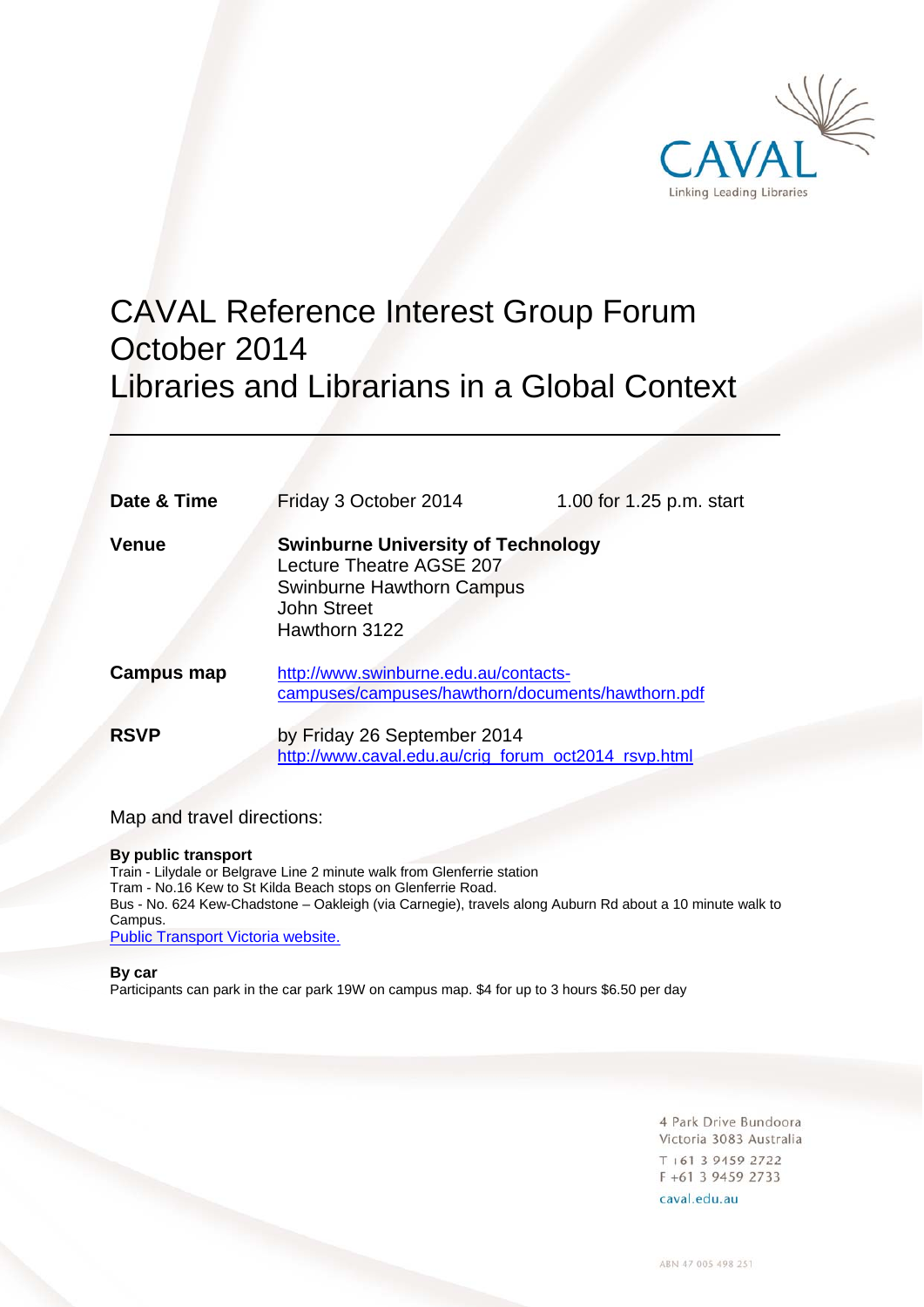

# **CRIG October 2014 Forum**

# **Libraries and Librarians in a Global Context**

This forum will focus on librarians working with international university campuses, both on the ground and remotely. We will hear from librarians who have worked with off shore campus libraries, including Malaysia and Vietnam. We will also hear from librarians who have worked in libraries located in Canada, East Timor, Papua New Guinea and United Arab Emirates.

## **Program**

| 1.25pm        | Welcome and Introduction from Chair of CRIG<br>Mary Coghlan - University of Melbourne Library                                                                                                                                      |
|---------------|------------------------------------------------------------------------------------------------------------------------------------------------------------------------------------------------------------------------------------|
| 1.30-2.00     | Monash - Working in a Global Library (Malaysia and South Africa)<br>(30 Minutes)<br>Janette Burke - Monash University                                                                                                              |
| 2.00-2.30     | RMIT - Working collaboratively: RMIT Australia and RMIT Vietnam<br>(30 Minutes)<br>Julia Leong and Emma Rose - RMIT University                                                                                                     |
| 2.30-3.00     | Break (30 minutes)                                                                                                                                                                                                                 |
| $3.00 - 3.15$ | Victoria University and University of Melbourne - Timor Leste -<br>Working at the National University - a collaborative approach (15<br>minutes)<br>Mary Coghlan - University of Melbourne<br>Frances O'Neil - Victoria University |
| $3.15 - 3.30$ | Victoria University - Malaysia - Online class for Sunway students<br>(15 minutes)<br>Lou Connell - Victoria University                                                                                                             |
| $3.30 - 3.45$ | University of Melbourne - A Canadian experience (15 minutes)<br>Kathryn Lindsay - University of Melbourne                                                                                                                          |
| 3.45-4.00     | Australian Catholic University - Papua New Guinea and educational<br>reform in the United Arab Emirates (15 minutes)<br>Karen Campbell- Australian Catholic University                                                             |
| 4.00-4.15     | Finish and tour of the Swinburne Campus Library                                                                                                                                                                                    |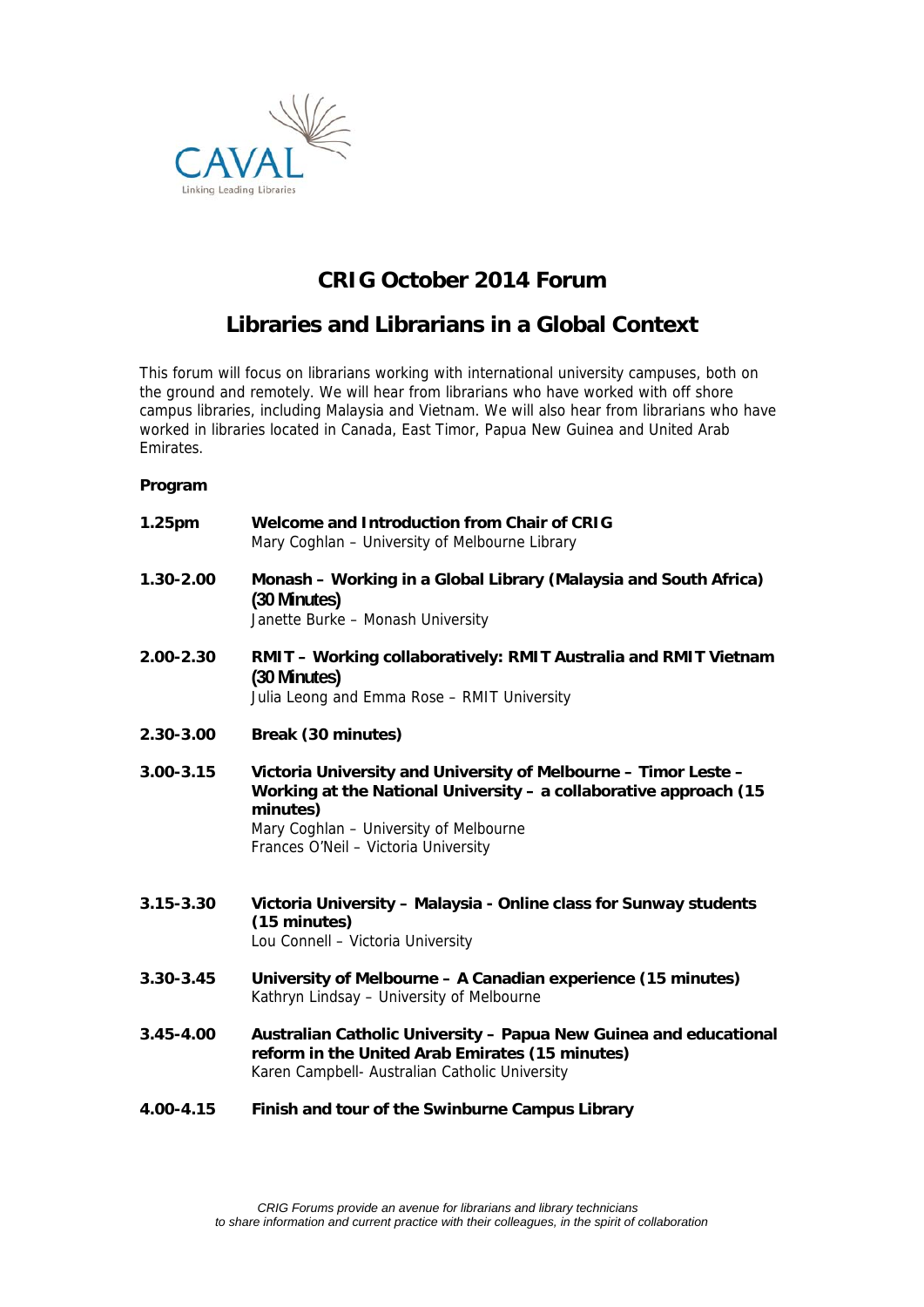

#### **The Speakers**

## **Janette Burke Monash University**

Janette Burke is the Director, Resources Division at Monash University. Janette is responsible for all aspects of resource management and the Library's relationships with the University's centralised services, international community, affiliates and partner organisations. Ms Burke has been at Monash University for 10 years and prior to her current appointment she held various positions and worked in several universities, including the University of Wollongong Library, the University of Central Queensland and the University of Ballarat Library.

#### **Julia Leong RMIT University**

Julia Leong, Staff Development Librarian, RMIT University

Julia has worked in libraries throughout eastern Australia and the Northern Territory. She has a career-long interest in professional development and enjoys her current role working with RMIT Library staff in Melbourne, Saigon South and Hanoi.

# **Emma Rose**

#### **RMIT University**

Emma Rose, Liaison Librarian for School of Global, Urban and Social Studies, RMIT University Emma has worked at RMIT University for 19 years, and has been a liaison librarian for the past 11 years. Emma was fortunate to visit Vietnam in 2013 to deliver training and develop productive relationships with our Vietnamese colleagues.

#### **Mary Coghlan**

#### **University of Melbourne Library**

Mary Coghlan. eLearning Project Coordinator at the University of Melbourne Library Mary has made several trips to Timor-Leste with the aim of assessing library staffing, collections and library systems at the national university in Dili (Universidade Nacional Timor Lorosa'e)

# **Frances O'Neil**

#### **Victoria University**

Frances O'Neil is Associate Librarian, Scholarly Information Services at Victoria University, providing strategic direction to the Library's contribution to the University's learning, teaching and research activities. Victoria University has a long-standing relationship with the National University Timor Leste (UNTL), having hosted a number of study tours and a range of other staff and student exchanges. Most notably in 2011, VU Library hosted the UNTL librarian for a study tour which culminated in the production of, using the LibGuides platform, the first UNTL Library webpage: http://guides.library.vu.edu.au/untl